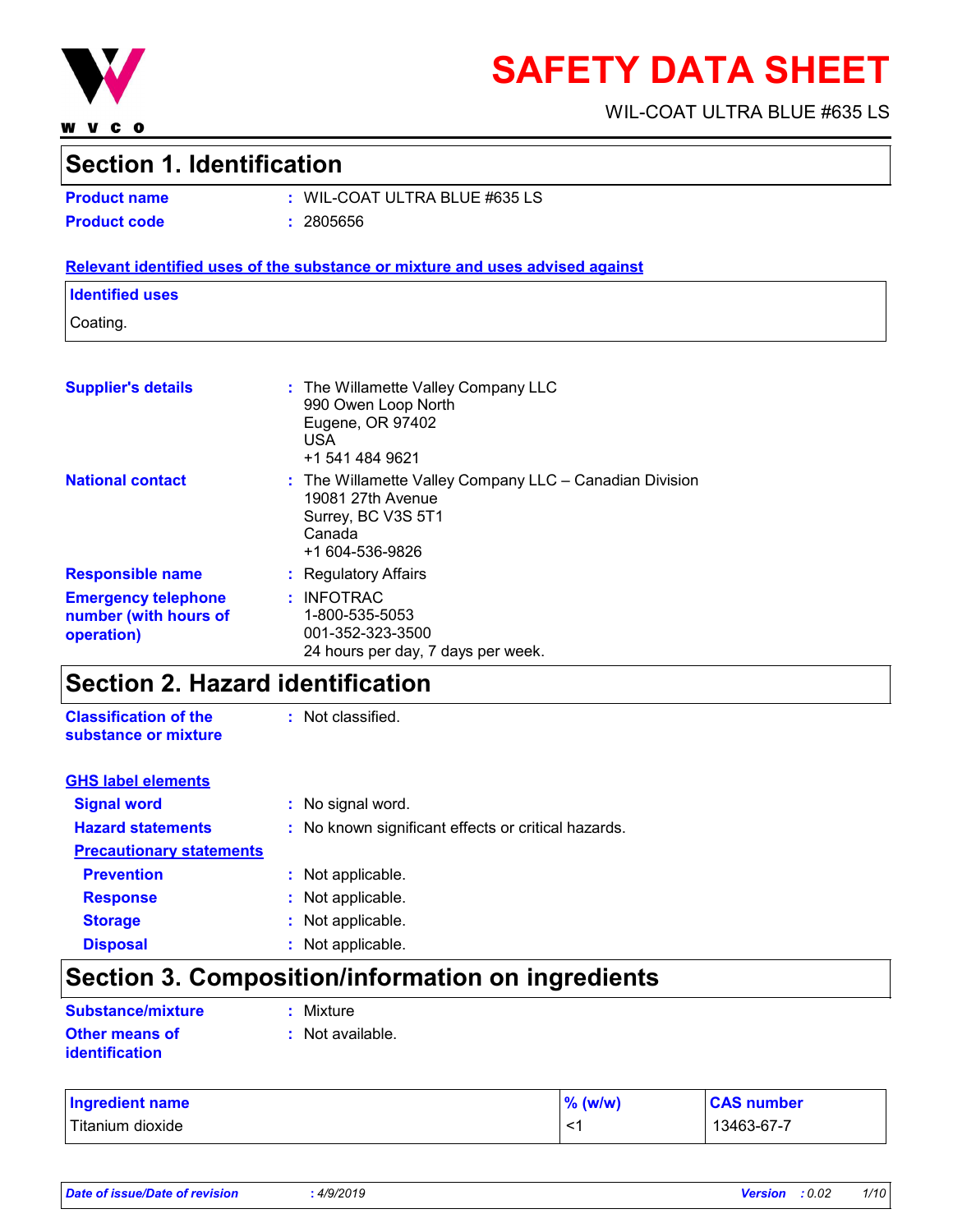### **Section 3. Composition/information on ingredients**

**There are no additional ingredients present which, within the current knowledge of the supplier and in the concentrations applicable, are classified as hazardous to health or the environment and hence require reporting in this section.**

**The actual concentration or concentration range is witheld as a trade secret.**

**Occupational exposure limits, if available, are listed in Section 8.**

### **Section 4. First-aid measures**

|                     | <b>Description of necessary first aid measures</b>                                                                                                                                                                                                                                                                                                        |
|---------------------|-----------------------------------------------------------------------------------------------------------------------------------------------------------------------------------------------------------------------------------------------------------------------------------------------------------------------------------------------------------|
| <b>Eye contact</b>  | : Immediately flush eyes with plenty of water, occasionally lifting the upper and lower<br>eyelids. Check for and remove any contact lenses. Get medical attention if irritation<br>occurs.                                                                                                                                                               |
| <b>Inhalation</b>   | : Remove person to fresh air and keep at rest in a position comfortable for breathing.<br>Get medical attention if symptoms occur.                                                                                                                                                                                                                        |
| <b>Skin contact</b> | : Flush contaminated skin with plenty of water. Remove contaminated clothing and<br>shoes. Get medical attention if symptoms occur.                                                                                                                                                                                                                       |
| <b>Ingestion</b>    | : Wash out mouth with water. Remove person to fresh air and keep at rest in a<br>position comfortable for breathing. If material has been swallowed and the exposed<br>person is conscious, give small quantities of water to drink. Do not induce vomiting<br>unless directed to do so by medical personnel. Get medical attention if symptoms<br>occur. |

#### **Most important symptoms/effects, acute and delayed**

| <b>Potential acute health effects</b> |                                                                                                                                |
|---------------------------------------|--------------------------------------------------------------------------------------------------------------------------------|
| <b>Eye contact</b>                    | : No known significant effects or critical hazards.                                                                            |
| <b>Inhalation</b>                     | : No known significant effects or critical hazards.                                                                            |
| <b>Skin contact</b>                   | : No known significant effects or critical hazards.                                                                            |
| <b>Ingestion</b>                      | : No known significant effects or critical hazards.                                                                            |
| Over-exposure signs/symptoms          |                                                                                                                                |
| Eye contact                           | : No specific data.                                                                                                            |
| <b>Inhalation</b>                     | : No specific data.                                                                                                            |
| <b>Skin contact</b>                   | : No specific data.                                                                                                            |
| <b>Ingestion</b>                      | : No specific data.                                                                                                            |
|                                       | <u>Indication of immediate medical attention and special treatment needed, if necessary</u>                                    |
| <b>Notes to physician</b>             | : Treat symptomatically. Contact poison treatment specialist immediately if large<br>quantities have been ingested or inhaled. |
| <b>Specific treatments</b>            | : No specific treatment.                                                                                                       |
| <b>Protection of first-aiders</b>     | : No action shall be taken involving any personal risk or without suitable training.                                           |
|                                       |                                                                                                                                |

#### **See toxicological information (Section 11)**

### **Section 5. Fire-fighting measures**

| <b>Extinguishing media</b>             |                                                                 |
|----------------------------------------|-----------------------------------------------------------------|
| <b>Suitable extinguishing</b><br>media | : Use an extinguishing agent suitable for the surrounding fire. |
| Unsuitable extinguishing<br>media      | : None known.                                                   |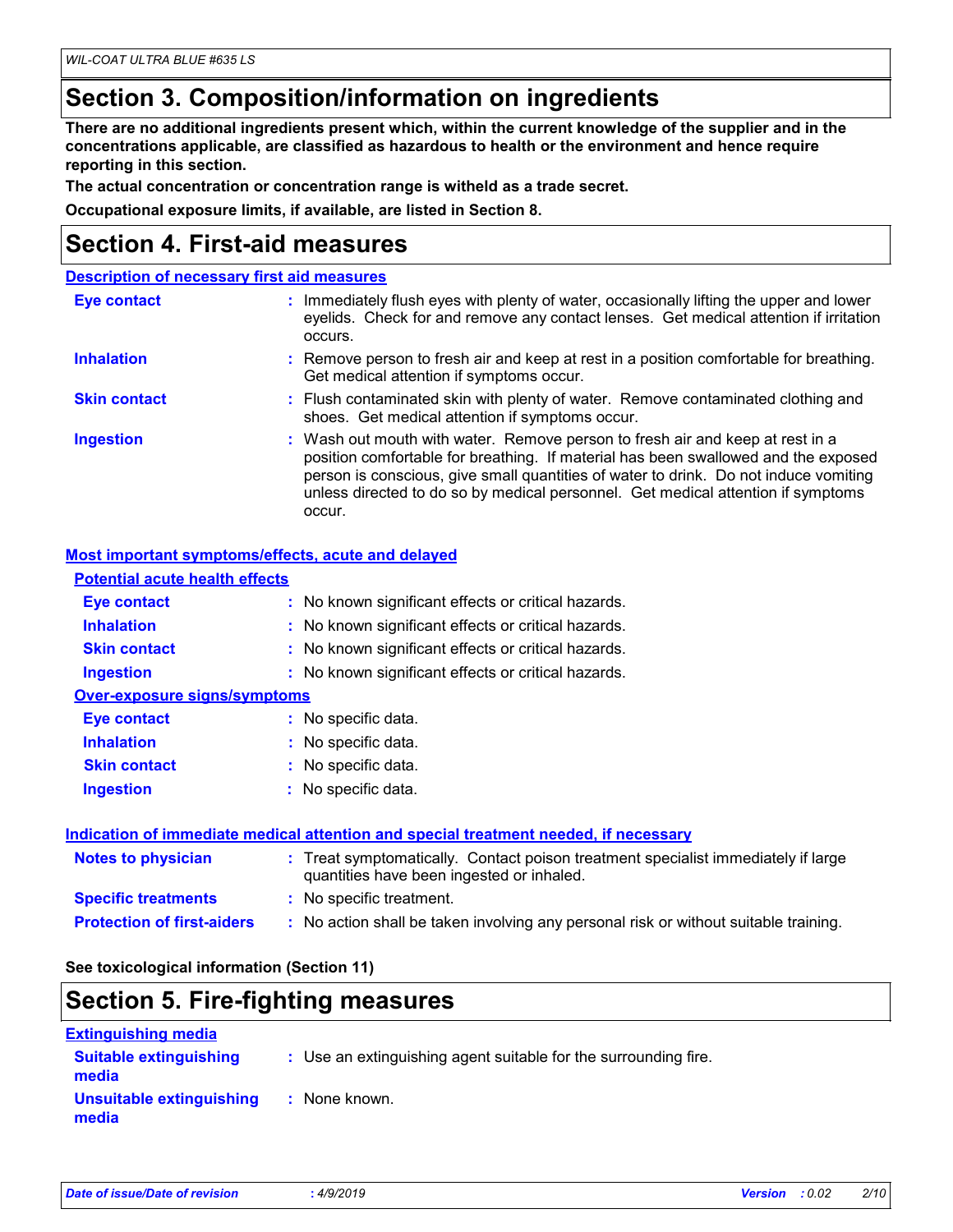### **Section 5. Fire-fighting measures**

| <b>Specific hazards arising</b><br>from the chemical     | : In a fire or if heated, a pressure increase will occur and the container may burst.                                                                                                               |
|----------------------------------------------------------|-----------------------------------------------------------------------------------------------------------------------------------------------------------------------------------------------------|
| <b>Hazardous thermal</b><br>decomposition products       | : Decomposition products may include the following materials:<br>carbon dioxide<br>carbon monoxide                                                                                                  |
| <b>Special protective actions</b><br>for fire-fighters   | : Promptly isolate the scene by removing all persons from the vicinity of the incident if<br>there is a fire. No action shall be taken involving any personal risk or without<br>suitable training. |
| <b>Special protective</b><br>equipment for fire-fighters | : Fire-fighters should wear appropriate protective equipment and self-contained<br>breathing apparatus (SCBA) with a full face-piece operated in positive pressure<br>mode.                         |

### **Section 6. Accidental release measures**

#### **Personal precautions, protective equipment and emergency procedures**

| For non-emergency<br>personnel                               | : No action shall be taken involving any personal risk or without suitable training.<br>Evacuate surrounding areas. Keep unnecessary and unprotected personnel from<br>entering. Do not touch or walk through spilled material. Put on appropriate<br>personal protective equipment.                                                                                                                                                                                                                                                                                                        |
|--------------------------------------------------------------|---------------------------------------------------------------------------------------------------------------------------------------------------------------------------------------------------------------------------------------------------------------------------------------------------------------------------------------------------------------------------------------------------------------------------------------------------------------------------------------------------------------------------------------------------------------------------------------------|
|                                                              | <b>For emergency responders</b> : If specialized clothing is required to deal with the spillage, take note of any<br>information in Section 8 on suitable and unsuitable materials. See also the<br>information in "For non-emergency personnel".                                                                                                                                                                                                                                                                                                                                           |
| <b>Environmental precautions</b>                             | : Avoid dispersal of spilled material and runoff and contact with soil, waterways,<br>drains and sewers. Inform the relevant authorities if the product has caused<br>environmental pollution (sewers, waterways, soil or air).                                                                                                                                                                                                                                                                                                                                                             |
| <b>Methods and materials for containment and cleaning up</b> |                                                                                                                                                                                                                                                                                                                                                                                                                                                                                                                                                                                             |
| <b>Small spill</b>                                           | : Stop leak if without risk. Move containers from spill area. Dilute with water and mop<br>up if water-soluble. Alternatively, or if water-insoluble, absorb with an inert dry<br>material and place in an appropriate waste disposal container. Dispose of via a<br>licensed waste disposal contractor.                                                                                                                                                                                                                                                                                    |
| <b>Large spill</b>                                           | : Stop leak if without risk. Move containers from spill area. Prevent entry into sewers,<br>water courses, basements or confined areas. Wash spillages into an effluent<br>treatment plant or proceed as follows. Contain and collect spillage with non-<br>combustible, absorbent material e.g. sand, earth, vermiculite or diatomaceous earth<br>and place in container for disposal according to local regulations (see Section 13).<br>Dispose of via a licensed waste disposal contractor. Note: see Section 1 for<br>emergency contact information and Section 13 for waste disposal. |

### **Section 7. Handling and storage**

#### **Advice on general occupational hygiene** Eating, drinking and smoking should be prohibited in areas where this material is **:** handled, stored and processed. Workers should wash hands and face before eating, drinking and smoking. Remove contaminated clothing and protective equipment before entering eating areas. See also Section 8 for additional information on hygiene measures. **Protective measures : Put on appropriate personal protective equipment (see Section 8). Precautions for safe handling**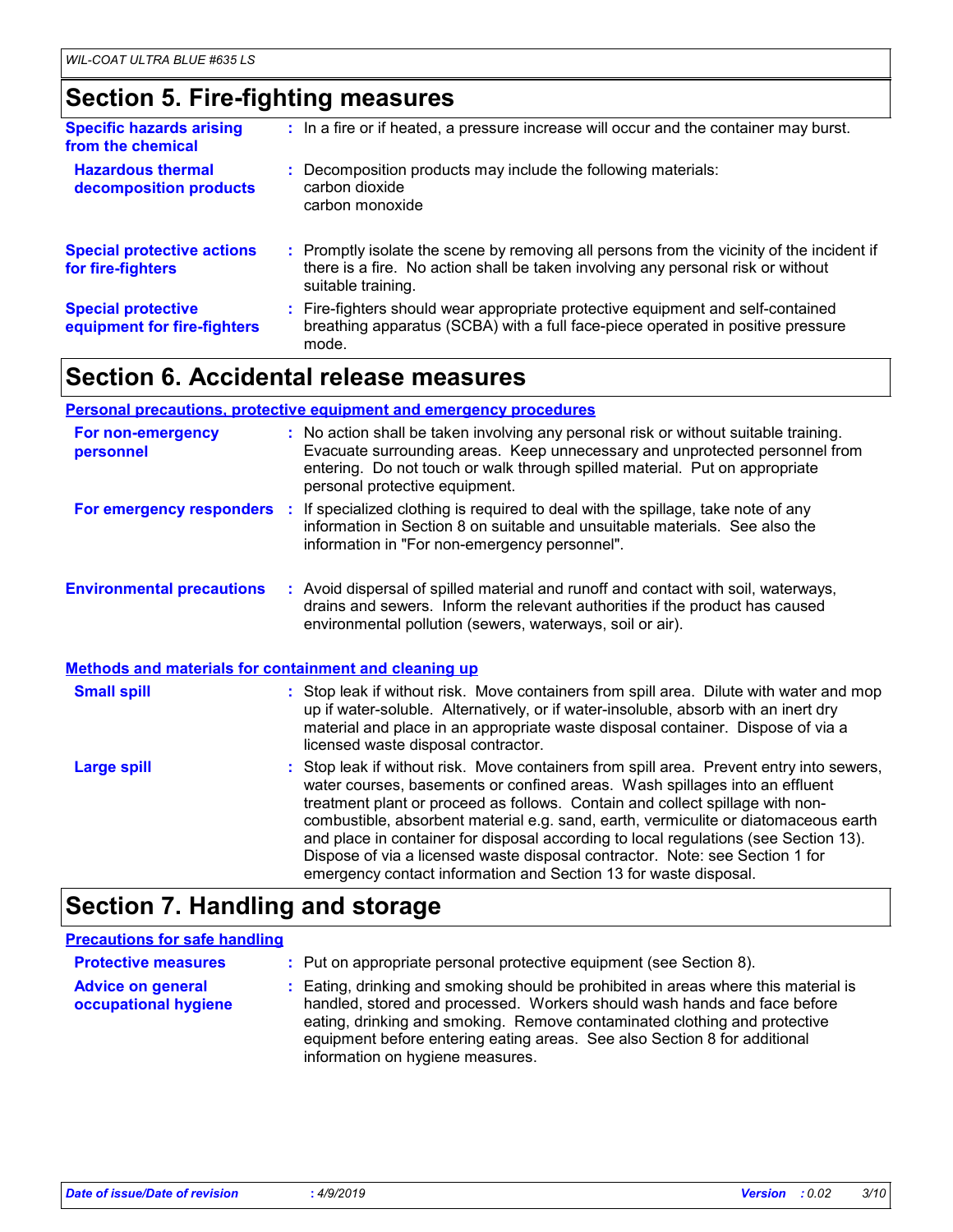### **Section 7. Handling and storage**

|                          | <b>Conditions for safe storage, :</b> Store in accordance with local regulations. Store in original container protected                                                                                                                                                                                                                                                                             |
|--------------------------|-----------------------------------------------------------------------------------------------------------------------------------------------------------------------------------------------------------------------------------------------------------------------------------------------------------------------------------------------------------------------------------------------------|
| including any            | from direct sunlight in a dry, cool and well-ventilated area, away from incompatible                                                                                                                                                                                                                                                                                                                |
| <b>incompatibilities</b> | materials (see Section 10) and food and drink. Keep container tightly closed and<br>sealed until ready for use. Containers that have been opened must be carefully<br>resealed and kept upright to prevent leakage. Do not store in unlabeled containers.<br>Use appropriate containment to avoid environmental contamination. See Section 10<br>for incompatible materials before handling or use. |

### **Section 8. Exposure controls/personal protection**

#### **Control parameters**

**Occupational exposure limits**

| <b>Ingredient name</b> | <b>Exposure limits</b>                                                                                                                                                                                                                                                                                                                                                                                                                                                                                                                                                                                                 |  |
|------------------------|------------------------------------------------------------------------------------------------------------------------------------------------------------------------------------------------------------------------------------------------------------------------------------------------------------------------------------------------------------------------------------------------------------------------------------------------------------------------------------------------------------------------------------------------------------------------------------------------------------------------|--|
| titanium dioxide       | CA Alberta Provincial (Canada, 4/2009). Skin sensitizer.<br>8 hrs OEL: 10 mg/m <sup>3</sup> 8 hours. Form:<br>CA British Columbia Provincial (Canada, 6/2017).<br>TWA: 3 mg/m <sup>3</sup> 8 hours. Form: Respirable dust<br>TWA: 10 mg/m <sup>3</sup> 8 hours. Form: Total dust<br>CA Quebec Provincial (Canada, 1/2014).<br>TWAEV: 10 mg/m <sup>3</sup> 8 hours. Form: Total dust.<br>CA Saskatchewan Provincial (Canada, 7/2013).<br>STEL: 20 mg/m <sup>3</sup> 15 minutes.<br>TWA: 10 mg/m <sup>3</sup> 8 hours.<br>CA Ontario Provincial (Canada, 1/2018).<br>TWA: 10 mg/m <sup>3</sup> 8 hours. Form: total dust |  |

| <b>Appropriate engineering</b><br><b>controls</b> | : Good general ventilation should be sufficient to control worker exposure to airborne<br>contaminants.                                                                                                                                                                                                                         |
|---------------------------------------------------|---------------------------------------------------------------------------------------------------------------------------------------------------------------------------------------------------------------------------------------------------------------------------------------------------------------------------------|
|                                                   | Not available.                                                                                                                                                                                                                                                                                                                  |
| <b>Environmental exposure</b><br><b>controls</b>  | : Emissions from ventilation or work process equipment should be checked to ensure<br>they comply with the requirements of environmental protection legislation. In some<br>cases, fume scrubbers, filters or engineering modifications to the process<br>equipment will be necessary to reduce emissions to acceptable levels. |

| <b>Individual protection measures</b> |                                                                                                                                                                                                                                                                                                                                                                                                                                                                                                                                                                                                                           |
|---------------------------------------|---------------------------------------------------------------------------------------------------------------------------------------------------------------------------------------------------------------------------------------------------------------------------------------------------------------------------------------------------------------------------------------------------------------------------------------------------------------------------------------------------------------------------------------------------------------------------------------------------------------------------|
| <b>Hygiene measures</b>               | : Wash hands, forearms and face thoroughly after handling chemical products, before<br>eating, smoking and using the lavatory and at the end of the working period.<br>Appropriate techniques should be used to remove potentially contaminated clothing.<br>Wash contaminated clothing before reusing. Ensure that eyewash stations and<br>safety showers are close to the workstation location.                                                                                                                                                                                                                         |
| <b>Eye/face protection</b>            | : Safety eyewear complying with an approved standard should be used when a risk<br>assessment indicates this is necessary to avoid exposure to liquid splashes, mists,<br>gases or dusts. If contact is possible, the following protection should be worn,<br>unless the assessment indicates a higher degree of protection: safety glasses with<br>side-shields.                                                                                                                                                                                                                                                         |
| <b>Skin protection</b>                |                                                                                                                                                                                                                                                                                                                                                                                                                                                                                                                                                                                                                           |
| <b>Hand protection</b>                | : Chemical-resistant, impervious gloves complying with an approved standard should<br>be worn at all times when handling chemical products if a risk assessment indicates<br>this is necessary. Considering the parameters specified by the glove manufacturer,<br>check during use that the gloves are still retaining their protective properties. It<br>should be noted that the time to breakthrough for any glove material may be<br>different for different glove manufacturers. In the case of mixtures, consisting of<br>several substances, the protection time of the gloves cannot be accurately<br>estimated. |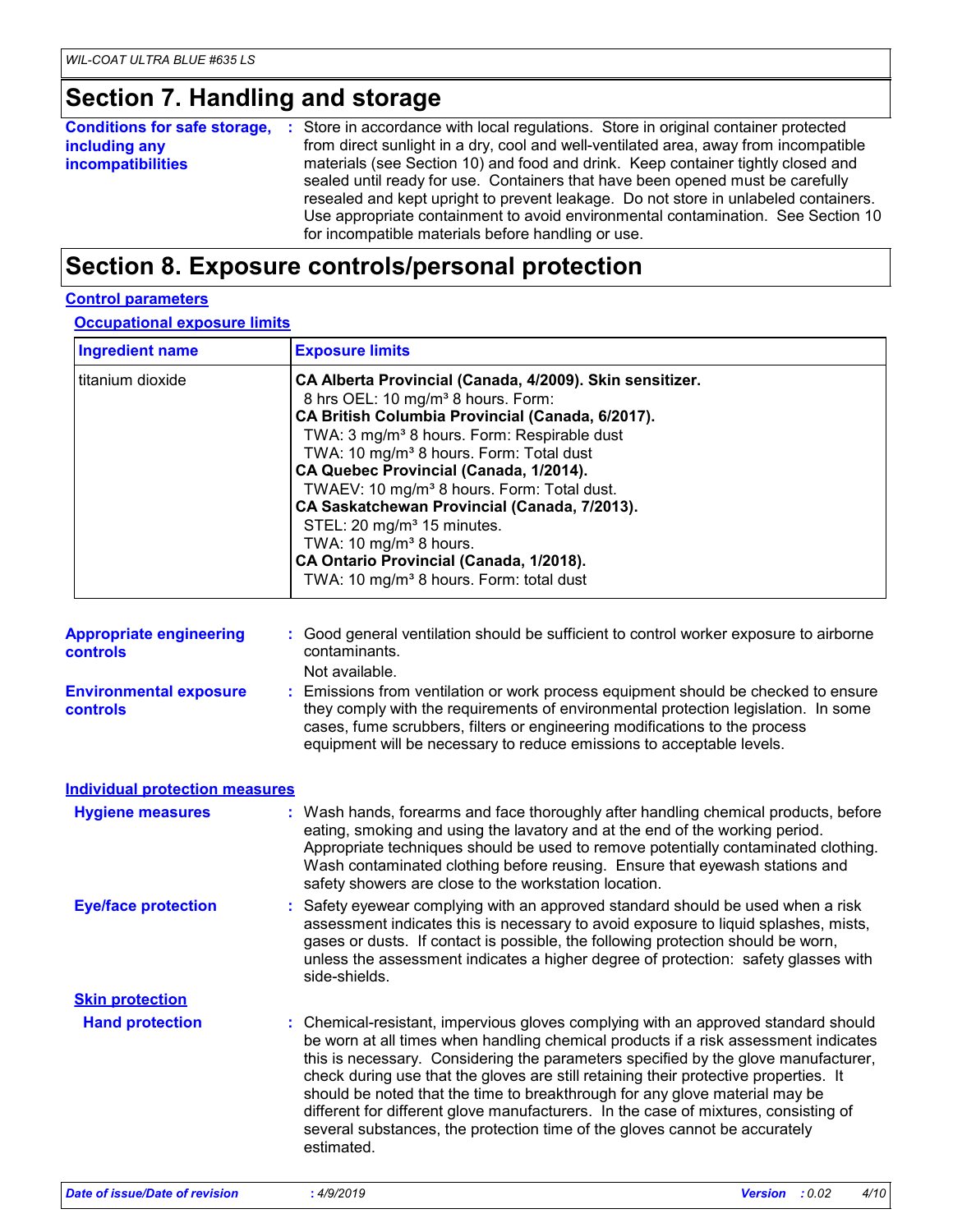## **Section 8. Exposure controls/personal protection**

| <b>Body protection</b>        | : Personal protective equipment for the body should be selected based on the task<br>being performed and the risks involved and should be approved by a specialist<br>before handling this product.                                                                                          |
|-------------------------------|----------------------------------------------------------------------------------------------------------------------------------------------------------------------------------------------------------------------------------------------------------------------------------------------|
| <b>Other skin protection</b>  | : Appropriate footwear and any additional skin protection measures should be<br>selected based on the task being performed and the risks involved and should be<br>approved by a specialist before handling this product.                                                                    |
| <b>Respiratory protection</b> | : Based on the hazard and potential for exposure, select a respirator that meets the<br>appropriate standard or certification. Respirators must be used according to a<br>respiratory protection program to ensure proper fitting, training, and other important<br>aspects of use.          |
|                               | This product may contain materials classified as nuisance particulates, which may<br>be present at hazardous levels only during sanding or abrading of the dried film.<br>Wear a dust/mist respirator approved for dust when dusts are generated from<br>sanding or abrading the dried film. |

### **Section 9. Physical and chemical properties**

| <b>Appearance</b>                                 |                                         |
|---------------------------------------------------|-----------------------------------------|
| <b>Physical state</b>                             | : Liquid.                               |
| <b>Color</b>                                      | $:$ Blue.                               |
| Odor                                              | Ammonia. [Slight]                       |
| <b>Odor threshold</b>                             | Not available.                          |
| рH                                                | Not available.                          |
| <b>Melting point</b>                              | : Not available.                        |
| <b>Boiling point</b>                              | : $>100^{\circ}$ C ( $>212^{\circ}$ F)  |
| <b>Flash point</b>                                | : Not available.                        |
| <b>Evaporation rate</b>                           | $:$ >1 (ether (anhydrous) = 1)          |
| <b>Flammability (solid, gas)</b>                  | : Non-flammable.                        |
| Lower and upper explosive<br>(flammable) limits   | : Not available.                        |
| <b>Vapor pressure</b>                             | : 2.7 kPa (20 mm Hg) [room temperature] |
| <b>Vapor density</b>                              | : $>1$ [Air = 1]                        |
| <b>Relative density</b>                           | : 0.98                                  |
| <b>Solubility</b>                                 | : Not available.                        |
| <b>Partition coefficient: n-</b><br>octanol/water | : Not available.                        |
| <b>Auto-ignition temperature</b>                  | : Not available.                        |
| <b>Decomposition temperature</b>                  | : Not available.                        |
| <b>Viscosity</b>                                  | $:$ Not available.                      |
| Flow time (ISO 2431)                              | : Not available.                        |

### **Section 10. Stability and reactivity**

| Date of issue/Date of revision                      | 5/10<br><b>Version</b><br>:4/9/2019<br>: 0.02                                                |
|-----------------------------------------------------|----------------------------------------------------------------------------------------------|
| <b>Conditions to avoid</b>                          | : No specific data.                                                                          |
| <b>Possibility of hazardous</b><br><b>reactions</b> | : Under normal conditions of storage and use, hazardous reactions will not occur.            |
| <b>Chemical stability</b>                           | : The product is stable.                                                                     |
| <b>Reactivity</b>                                   | : No specific test data related to reactivity available for this product or its ingredients. |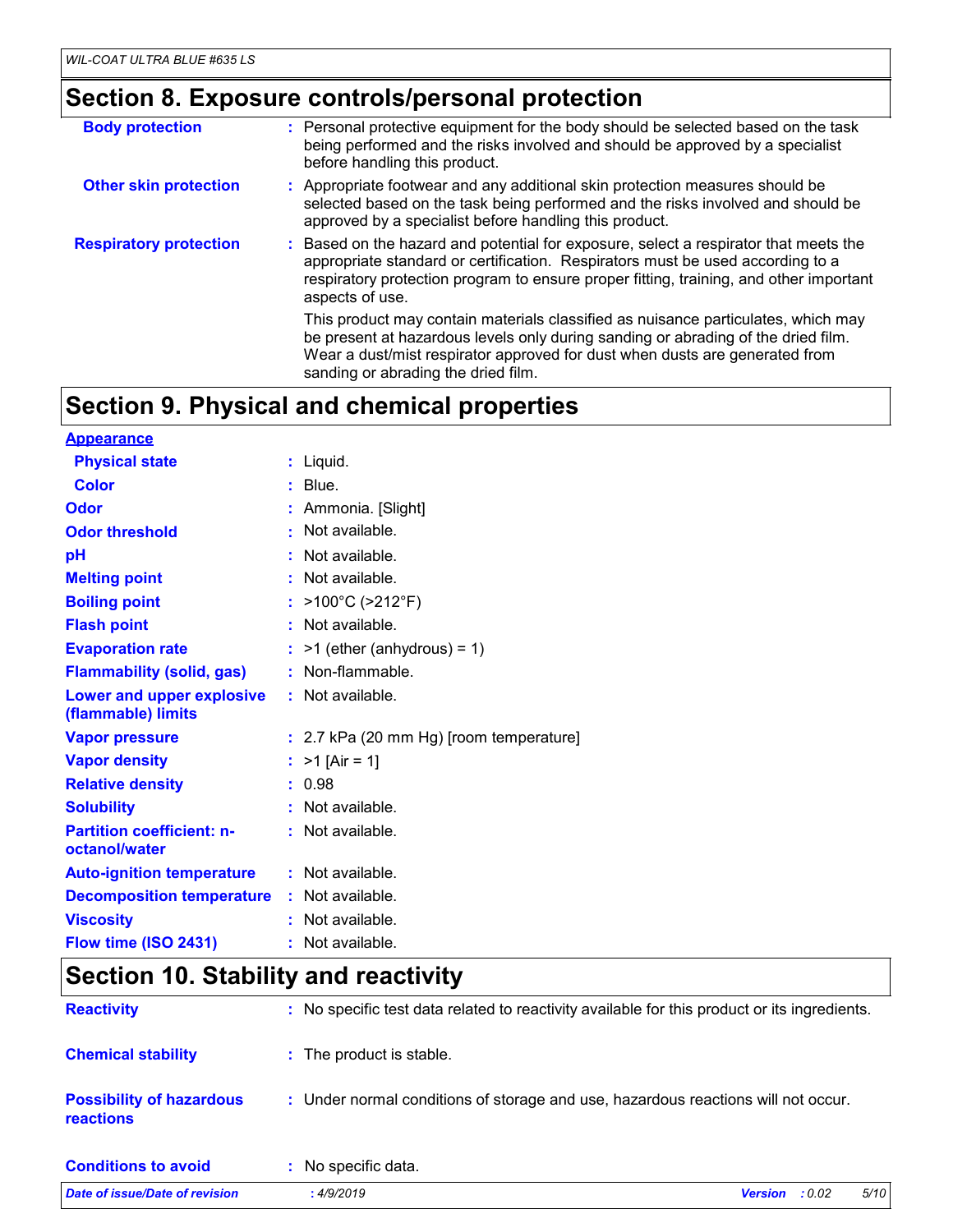### **Section 10. Stability and reactivity**

: No specific data. **Incompatible materials :**

#### **Hazardous decomposition products** Under normal conditions of storage and use, hazardous decomposition products **:** should not be produced.

### **Section 11. Toxicological information**

#### **Information on toxicological effects**

#### **Acute toxicity**

| <b>Product/ingredient name</b> | <b>Result</b>                                                             | <b>Species</b>                   | <b>Dose</b>                                          | <b>Exposure</b> |
|--------------------------------|---------------------------------------------------------------------------|----------------------------------|------------------------------------------------------|-----------------|
| Titanium dioxide               | LC50 Inhalation Dusts and mists   Rat - Male,<br>LD50 Dermal<br>LD50 Oral | Female<br>Rabbit<br>Rat - Female | $5.09 \,\mathrm{mg/l}$<br>>10000 mg/kg<br>5000 mg/kg | 4 hours         |

#### **Irritation/Corrosion**

| <b>Product/ingredient name</b> | Result               | <b>Species</b> | <b>Score</b> | <b>Exposure</b>                                        | <b>Observation</b> |
|--------------------------------|----------------------|----------------|--------------|--------------------------------------------------------|--------------------|
| Titanium dioxide               | Skin - Mild irritant | l Human        |              | 172 hours 300 1 -<br>Micrograms<br><b>Intermittent</b> |                    |

#### **Sensitization**

| <b>Product/ingredient name</b> | <b>Route of</b><br><b>exposure</b> | <b>Species</b> | <b>Result</b>   |
|--------------------------------|------------------------------------|----------------|-----------------|
| Titanium dioxide               | skin                               | Mouse          | Not sensitizing |

#### **Mutagenicity**

Not available.

#### **Carcinogenicity**

Not available.

The International Agency for Research on Cancer (IARC) Monograph No. 93 reports there is sufficient evidence in experimental animals exposed to titanium dioxide but inadequate evidence for carcinogenicity in humans. Human studies do not suggest an association between occupational exposure to titanium dioxide dust and an increased risk of cancer. The IARC summary concludes, "that no significant exposure to titanium dioxide is thought to occur during the use of products in which titanium dioxide is bound to other materials, such as paint".

#### **Reproductive toxicity**

Not available.

#### **Teratogenicity**

Not available.

#### **Specific target organ toxicity (single exposure)**

Not available.

#### **Specific target organ toxicity (repeated exposure)**

Not available.

#### **Aspiration hazard**

Not available.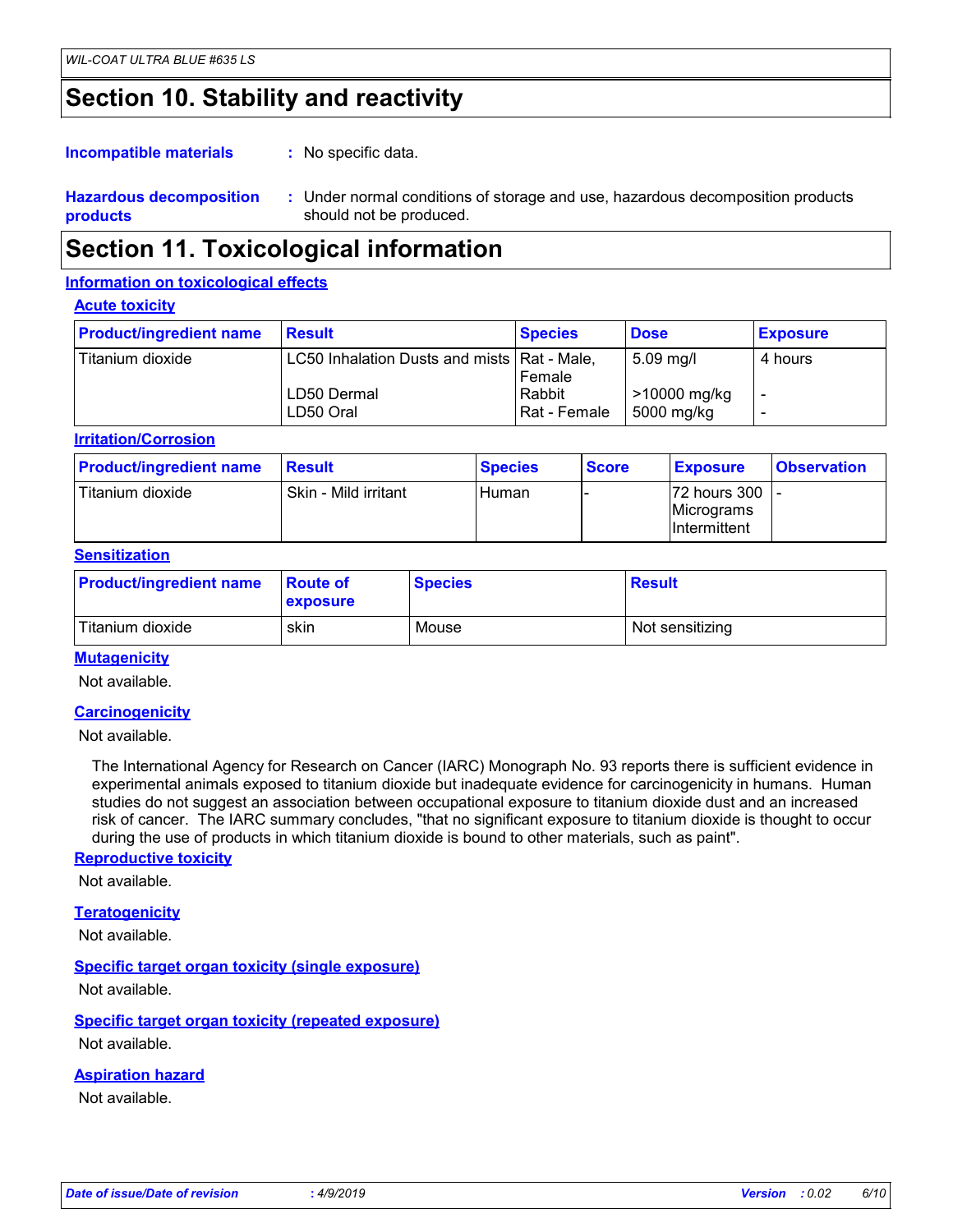### **Section 11. Toxicological information**

| Information on the likely | Routes of entry anticipated: Dermal, Inhalation. |
|---------------------------|--------------------------------------------------|
| routes of exposure        |                                                  |

#### **Potential acute health effects**

| Eye contact         | : No known significant effects or critical hazards. |
|---------------------|-----------------------------------------------------|
| <b>Inhalation</b>   | : No known significant effects or critical hazards. |
| <b>Skin contact</b> | : No known significant effects or critical hazards. |
| <b>Ingestion</b>    | : No known significant effects or critical hazards. |

### **Symptoms related to the physical, chemical and toxicological characteristics**

| <b>Eye contact</b>  | : No specific data. |
|---------------------|---------------------|
| <b>Inhalation</b>   | : No specific data. |
| <b>Skin contact</b> | : No specific data. |
| <b>Ingestion</b>    | : No specific data. |

#### **Delayed and immediate effects and also chronic effects from short and long term exposure**

| <b>Short term exposure</b>                        |                                                     |
|---------------------------------------------------|-----------------------------------------------------|
| <b>Potential immediate</b><br>effects             | $:$ Not available.                                  |
| <b>Potential delayed effects</b>                  | $:$ Not available.                                  |
| <b>Long term exposure</b>                         |                                                     |
| <b>Potential immediate</b><br>effects             | $:$ Not available.                                  |
| <b>Potential delayed effects : Not available.</b> |                                                     |
| <b>Potential chronic health effects</b>           |                                                     |
| Not available.                                    |                                                     |
| <b>General</b>                                    | : No known significant effects or critical hazards. |
| <b>Carcinogenicity</b>                            | : No known significant effects or critical hazards. |
| <b>Mutagenicity</b>                               | : No known significant effects or critical hazards. |
| <b>Teratogenicity</b>                             | : No known significant effects or critical hazards. |
| <b>Developmental effects</b>                      | : No known significant effects or critical hazards. |
| <b>Fertility effects</b>                          | : No known significant effects or critical hazards. |

#### **Numerical measures of toxicity**

#### **Acute toxicity estimates**

Not available.

### **Section 12. Ecological information**

#### **Toxicity**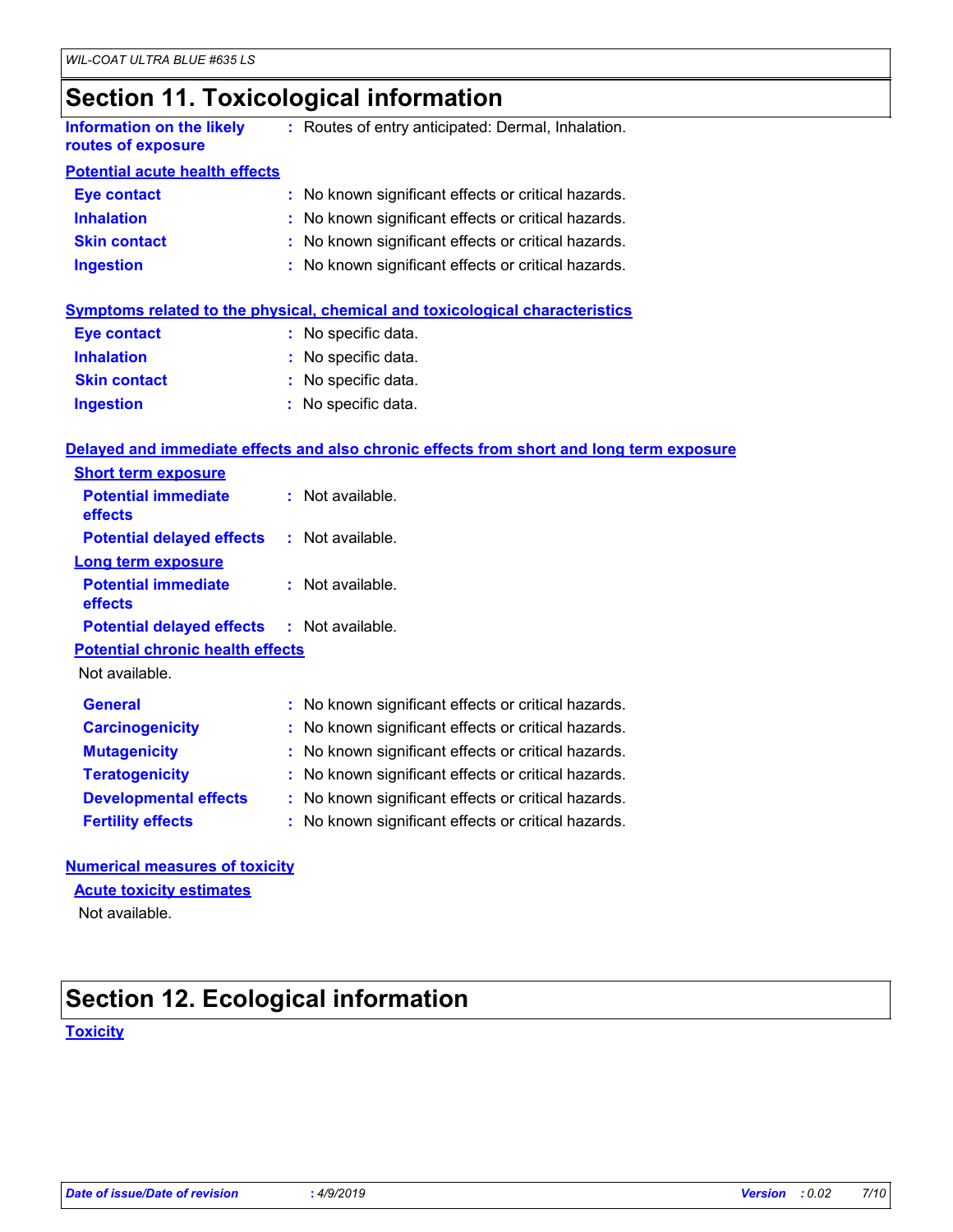### **Section 12. Ecological information**

| <b>Product/ingredient name</b> | <b>Result</b>                            | <b>Species</b>                                | <b>Exposure</b> |
|--------------------------------|------------------------------------------|-----------------------------------------------|-----------------|
| Titanium dioxide               | Acute LC50 3 mg/l Fresh water            | Crustaceans - Ceriodaphnia<br>dubia - Neonate | 48 hours        |
|                                | Acute LC50 6.5 mg/l Fresh water          | Daphnia - Daphnia pulex -<br>Neonate          | 48 hours        |
|                                | Acute LC50 >1000000 µg/l Marine<br>water | Fish - Fundulus heteroclitus                  | 96 hours        |

#### **Persistence and degradability**

Not available.

#### **Bioaccumulative potential**

| <b>Product/ingredient name</b> | $\blacksquare$ Log $\mathsf{P}_{\mathsf{ow}}$ | <b>BCF</b> | <b>Potential</b> |
|--------------------------------|-----------------------------------------------|------------|------------------|
| Titanium dioxide               |                                               | 352        | low              |

#### **Mobility in soil**

| <b>Soil/water partition</b>    | : Not available. |
|--------------------------------|------------------|
| coefficient (K <sub>oc</sub> ) |                  |

**Other adverse effects** : No known significant effects or critical hazards.

### **Section 13. Disposal considerations**

The generation of waste should be avoided or minimized wherever possible. Disposal of this product, solutions and any by-products should at all times comply with the requirements of environmental protection and waste disposal legislation and any regional local authority requirements. Dispose of surplus and nonrecyclable products via a licensed waste disposal contractor. Waste should not be disposed of untreated to the sewer unless fully compliant with the requirements of all authorities with jurisdiction. Waste packaging should be recycled. Incineration or landfill should only be considered when recycling is not feasible. This material and its container must be disposed of in a safe way. Empty containers or liners may retain some product residues. Avoid dispersal of spilled material and runoff and contact with soil, waterways, drains and sewers. **Disposal methods :**

### **Section 14. Transport information**

|                                      | <b>TDG</b><br><b>Classification</b> | <b>DOT</b><br><b>Classification</b> | <b>ADR/RID</b>           | <b>IMDG</b>              | <b>IATA</b>              |
|--------------------------------------|-------------------------------------|-------------------------------------|--------------------------|--------------------------|--------------------------|
| <b>UN number</b>                     | Not regulated.                      | Not regulated.                      | Not regulated.           | Not regulated.           | Not regulated.           |
| <b>UN proper</b><br>shipping name    | ۳                                   |                                     |                          |                          |                          |
| <b>Transport</b><br>hazard class(es) |                                     |                                     |                          |                          |                          |
| <b>Packing group</b>                 | $\overline{\phantom{a}}$            | $\qquad \qquad \blacksquare$        | $\overline{\phantom{a}}$ | $\overline{\phantom{a}}$ | $\overline{\phantom{0}}$ |
| <b>Environmental</b><br>hazards      | No.                                 | No.                                 | No.                      | No.                      | No.                      |

*Date of issue/Date of revision* **:** *4/9/2019 Version : 0.02 8/10*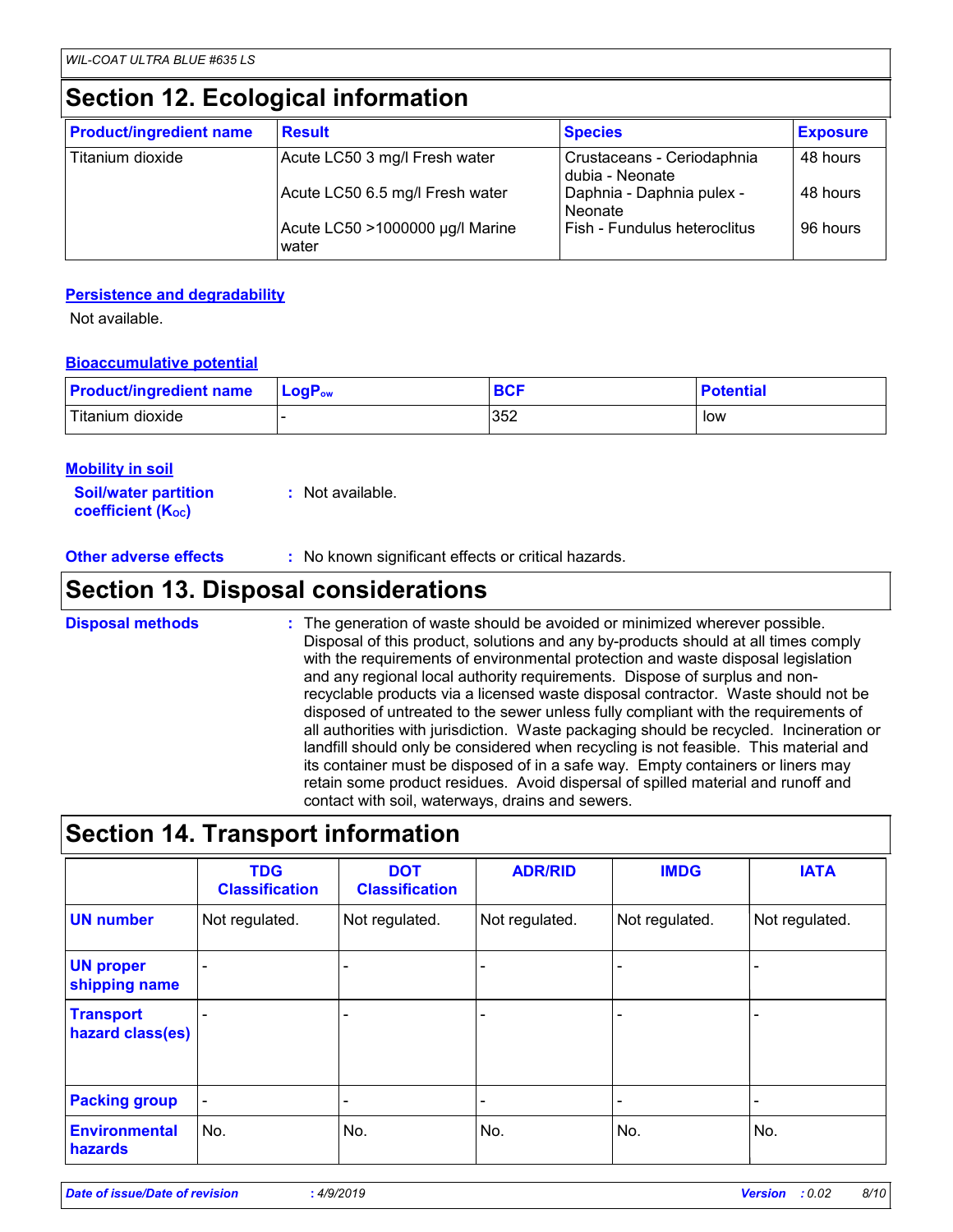### **Section 14. Transport information**

#### **Special precautions for user Transport within user's premises:** always transport in closed containers that are **:** upright and secure. Ensure that persons transporting the product know what to do in the event of an accident or spillage.

**Transport in bulk according to Annex II of MARPOL and the IBC Code :** Not available.

### **Section 15. Regulatory information**

#### **Canadian lists**

- **Canadian NPRI :** None of the components are listed.
- 
- **CEPA Toxic substances :** None of the components are listed.
- 
- **International regulations**

#### **Chemical Weapon Convention List Schedules I, II & III Chemicals**

Not listed.

#### **Montreal Protocol (Annexes A, B, C, E)**

Not listed.

#### **Stockholm Convention on Persistent Organic Pollutants**

Not listed.

### **Rotterdam Convention on Prior Informed Consent (PIC)**

Not listed.

#### **UNECE Aarhus Protocol on POPs and Heavy Metals**

Not listed.

### **Inventory list**

| <b>Australia</b>         | : Not determined.                                                                    |
|--------------------------|--------------------------------------------------------------------------------------|
| <b>Canada</b>            | : All components are listed or exempted.                                             |
| <b>China</b>             | : Not determined.                                                                    |
| <b>Europe</b>            | : Not determined.                                                                    |
| <b>Japan</b>             | : Japan inventory (ENCS): Not determined.<br>Japan inventory (ISHL): Not determined. |
| <b>Malaysia</b>          | : Not determined.                                                                    |
| <b>New Zealand</b>       | : Not determined.                                                                    |
| <b>Philippines</b>       | : Not determined.                                                                    |
| <b>Republic of Korea</b> | : Not determined.                                                                    |
| <b>Taiwan</b>            | : Not determined.                                                                    |
| <b>Thailand</b>          | : Not determined.                                                                    |
| <b>Turkey</b>            | : Not determined.                                                                    |
| <b>United States</b>     | : All components are listed or exempted.                                             |
| <b>Viet Nam</b>          | Not determined.                                                                      |